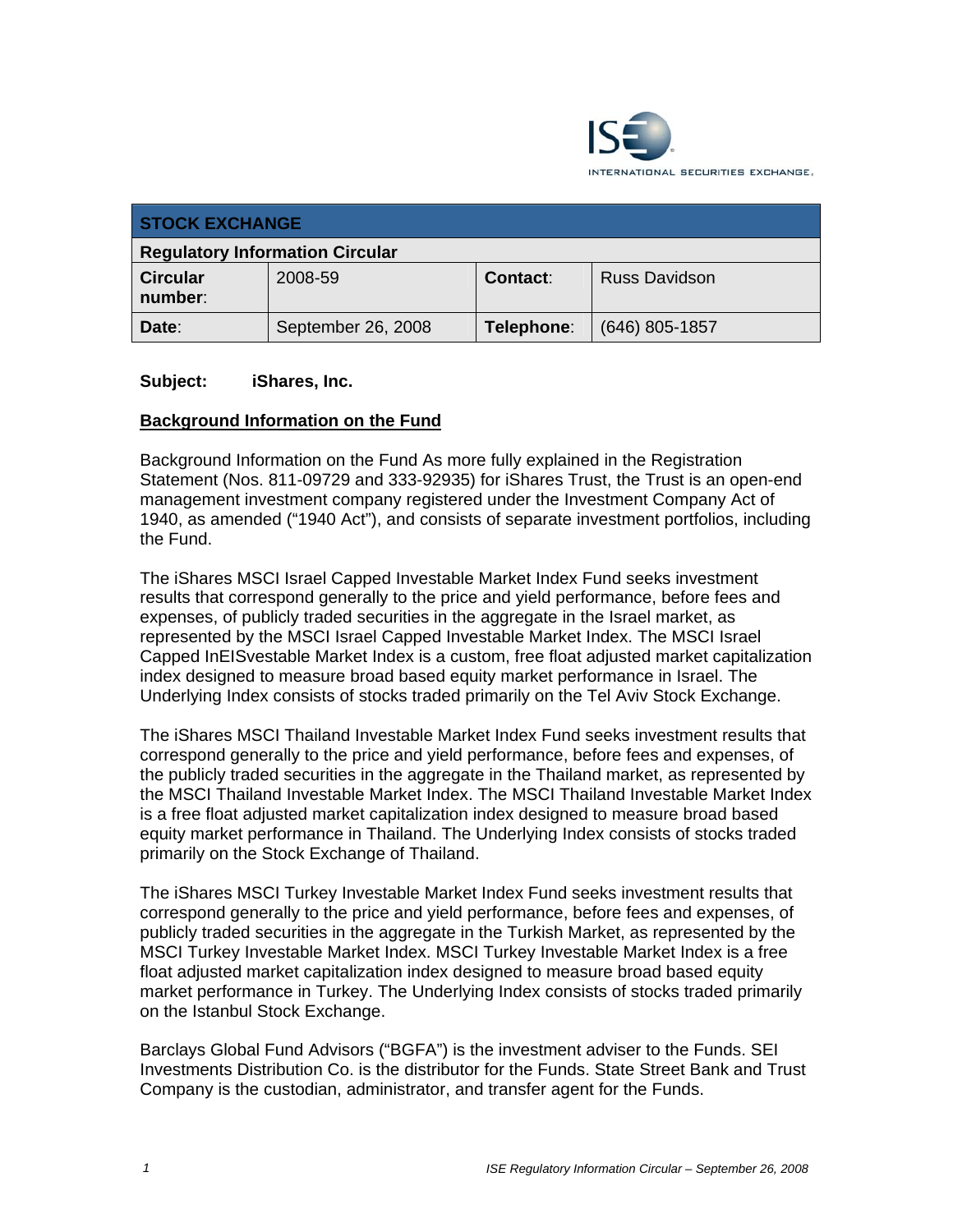As described more fully in the Trust's prospectus ("Prospectus") and Statement of Additional Information's ("SAI"), the Fund will issue and redeem shares on a continuous basis, at their net asset value ("NAV"), only in large blocks of 50,000 (each, a "Creation Unit"). Creation Units will be issued and redeemed principally in-kind for securities which constitutes a substantial replication, or a portfolio sampling representation, of the securities involved in the Index. Except when aggregated in Creation Units, the Shares are not redeemable securities of the Fund.

Dividends from net investment income, if any, will be declared and paid at least annually. Net realized capital gains, if any, will be distributed to investors annually. Dividends may be declared and paid more frequently.

The Depository Trust Company ("DTC") serves as securities depository for the Shares, which may be held only in book-entry form; share certificates will not be issued. DTC, or its nominee, is the record or registered owner of all outstanding Shares.

The NAV of the Fund will be determined once daily at the close of trading (normally, 4:00 p.m. Eastern Standard Time ("ET")) on each day that the New York Stock Exchange is open for business (a "Business Day"). NAV is calculated by dividing the current market value of the net assets of the Fund (i.e., the total value of its assets less all liabilities) by the total number of Shares outstanding, generally rounded to the nearest cent. NAV will be available from the Distributor and will also available to National Securities Clearing Corporation ("NSCC") participants through data made available from NSCC.

The Trust's registration statement describes the various fees and expenses for the Fund's Shares. For a more complete description of the Fund and the Index, visit www.iShares.com.

#### **Purchases and Redemptions in Creation Unit Size**

Equity Electronic Access Members ("Equity EAMs") are hereby informed that procedures for purchases and redemptions of Shares in Creation Units are described in the Trust's Prospectus and Statement of Additional Information and that Shares are not individually redeemable but are redeemable only in Creation Unit aggregations or multiples thereof.

#### **Principal Risks**

Interested persons are referred to the Prospectuses for a description of risks associated with an investment in the Shares. These risks include the risk that the Fund's return may not match the return of the Index for a number of reasons including the incursion by the Fund of operating expenses and costs not applicable to the Index. In addition, as noted in the Prospectus, the Shares may trade at market prices that may differ from their NAV. The NAV of the Shares will fluctuate with changes in the market value of the Fund's holdings. The market prices of the Shares will fluctuate in accordance with changes in NAV as well as the supply and demand for the Share.

#### **Exchange Rules Applicable to Trading in the Shares**

The Shares are considered equity securities, thus rendering trading in the Shares subject to the Exchange's existing rules governing the trading of equity securities.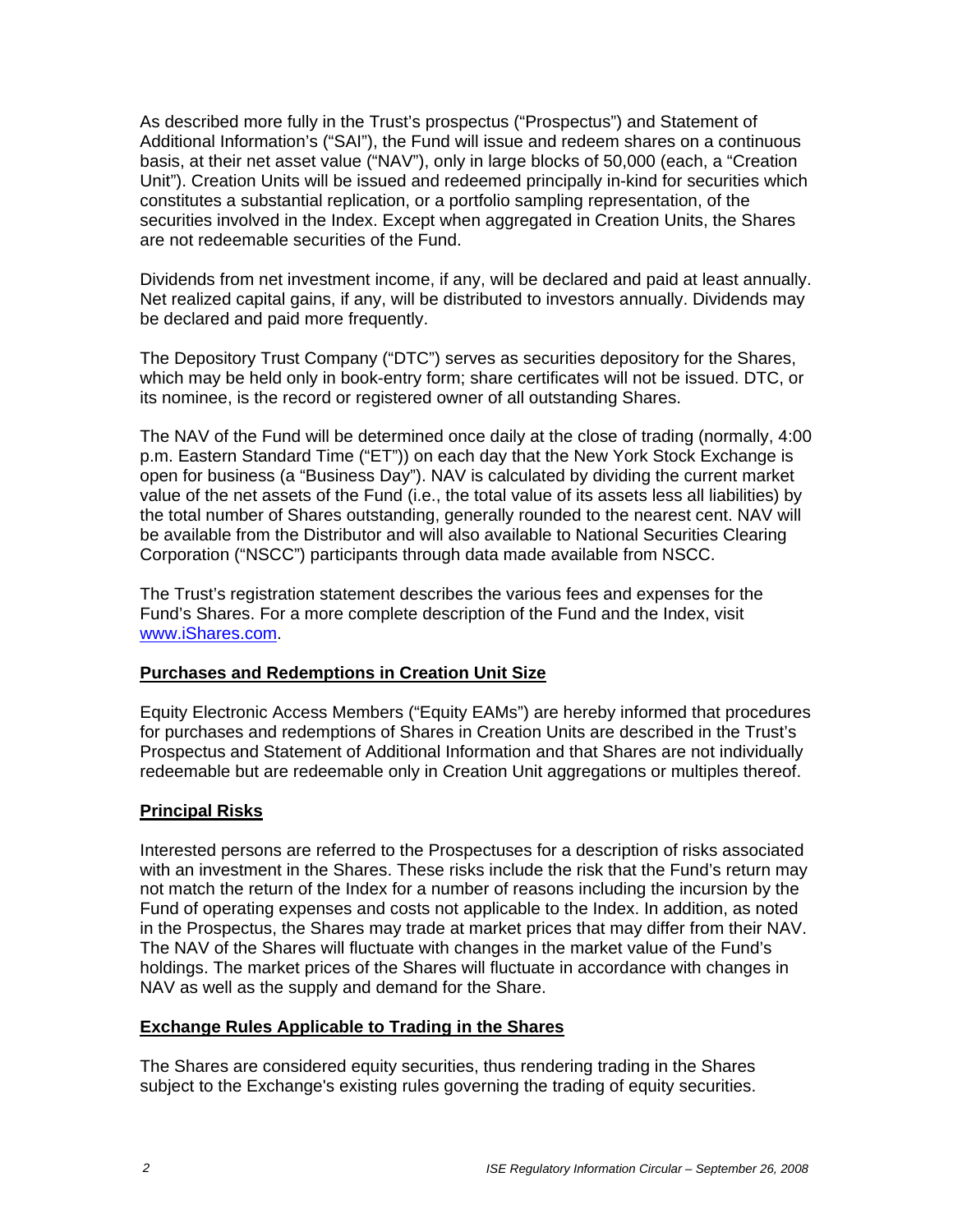# **Trading Hours**

The Shares will trade on ISE between 9:00 a.m. and 4:00 p.m. ET.

Equity EAMs trading the Shares during the Pre-Market Session are exposed to the risk of the lack of the calculation or dissemination of underlying index value or intraday indicative value ("IIV"). For certain derivative securities products, an updated underlying index value or IIV may not be calculated or publicly disseminated in the Pre-Market hours. Since the underlying index value and IIV are not calculated or widely disseminated during Pre-Market hours, an investor who is unable to calculate implied values for certain derivative securities products during Pre-Market hours may be at a disadvantage to market professionals.

# **Trading Halts**

ISE will halt trading in the Shares of a Trust in accordance with ISE Rule 2101(a)(2)(iii). The grounds for a halt under this Rule include a halt by the primary market because it stops trading the Shares and/or a halt because dissemination of the IIV or applicable currency spot price has ceased, or a halt for other regulatory reasons. In addition, ISE will stop trading the Shares of a Trust if the primary market de-lists the Shares.

# **Delivery of a Prospectus**

Pursuant to federal securities laws, investors purchasing Shares must receive a prospectus prior to or concurrently with the confirmation of a transaction. Investors purchasing Shares directly from the Fund (by delivery of the Deposit Amount) must also receive a prospectus.

Prospectuses may be obtained through the Distributor or on the Fund's website. The Prospectus does not contain all of the information set forth in the registration statement (including the exhibits to the registration statement), parts of which have been omitted in accordance with the rules and regulations of the SEC. For further information about the Fund, please refer to the Trust's registration statement.

# **Exemptive, Interpretive and No-Action Relief Under Federal Securities Regulations**

The Commission has issued letters dated November 21, 2005 and October 24, 2006 (together, the "No-Action Letters") granting exemptive, interpretive and no-action relief from certain provisions of and rules under the Securities Exchange Act of 1934 for exchange-traded funds listed and traded on a registered national securities exchange that meet certain criteria. The Fund qualifies for the relief granted in the No-Action Letters, a description of which follows.

# **Regulation M Exemptions**

Generally, Rules 101 and 102 of Regulation M prohibit any "distribution participant" and its "affiliated purchasers" from bidding for, purchasing, or attempting to induce any person to bid for or purchase any security which is the subject of a distribution until after the applicable restricted period, except as specifically permitted in Regulation M. The provisions of the Rules apply to underwriters, prospective underwriters, brokers, dealers,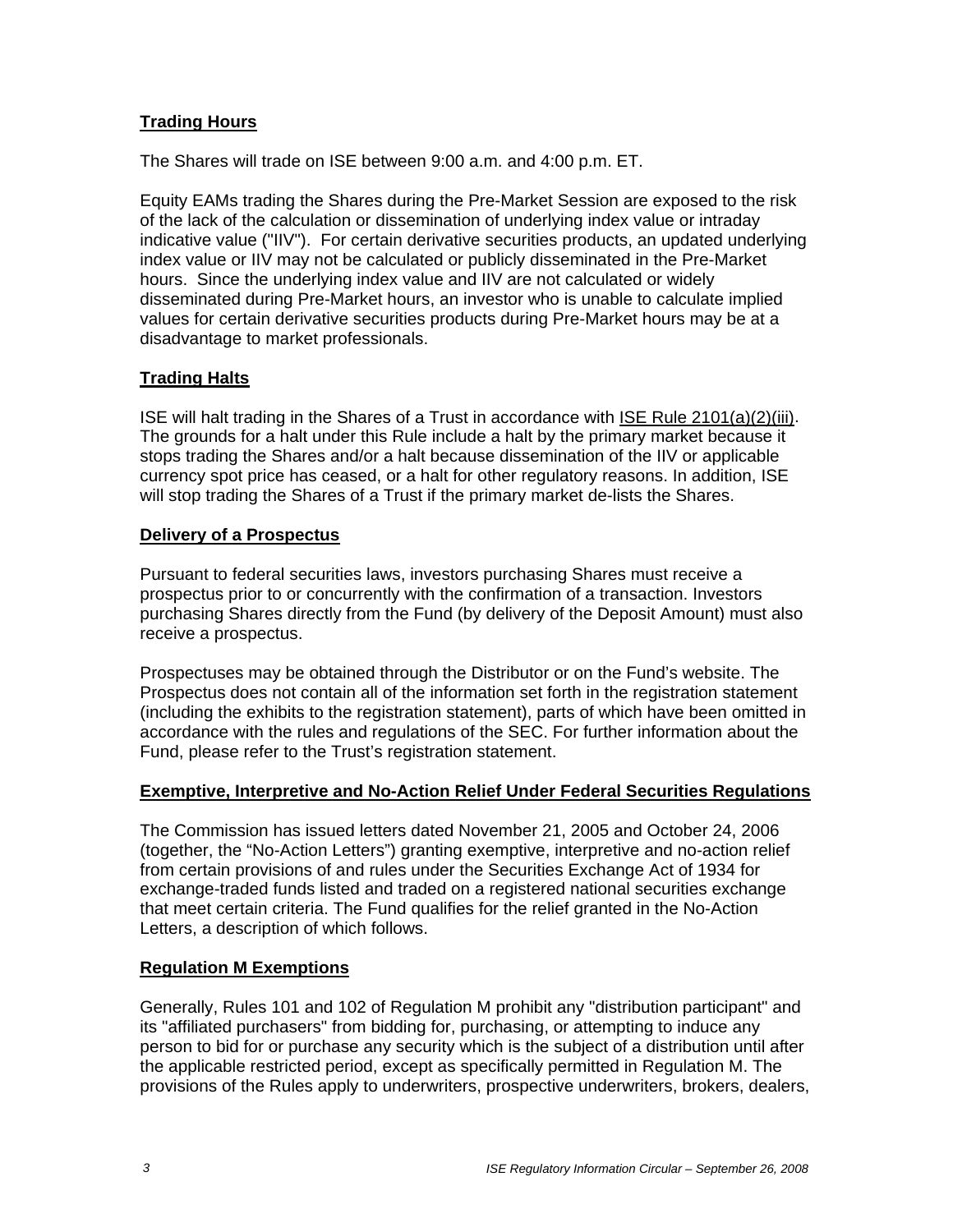and other persons who have agreed to participate or are participating in a distribution of securities.

The Commission issued a No-Action Letter by which persons participating in a distribution of shares of a fund may engage in secondary market transactions in such shares during their participation in such a distribution, despite the requirements of from Rule 101 under Regulation M. In addition, the SEC has permitted persons who may be deemed to be participating in the distribution of shares of a fund (i) to purchase securities for the purpose of purchasing creation unit aggregations of fund shares and (ii) to tender securities for redemption in Creation Unit Aggregations. Further, the Commission has clarified that the tender of fund shares to the Fund for redemption does not constitute a bid for or purchase of any of the Funds' securities during the restricted period of Rule 101. The Commission has issued a No-Action Letter to paragraph (e) of Rule 102 under Regulation M which allow the redemption of fund shares in creation unit aggregations during the continuous offering of shares.

#### **Customer Confirmations for Creation or Redemption of Fund Shares (SEC Rule 10b-10)**

Broker–dealers who handle purchases or redemptions of Fund shares in Creation Units for customers will be permitted to provide such customers with a statement of the number of Creation Unit Aggregations created or redeemed without providing a statement of the identity, number and price of shares of the individual securities tendered to the Fund for purposes of purchasing creation unit aggregations ("Deposit Securities") or the identity, number and price of shares to be delivered by the Trust to the redeeming holder ("Redemption Securities"). The composition of the securities required to be tendered to the Fund for creation purposes and of the securities to be delivered on redemption will be disseminated each business day and will be applicable to requests for creations or redemption, as the case may be, on that day. This exemptive relief under Rule 10b-10 with respect to creations and redemptions is subject to the following conditions:

- 1. Confirmations to customers engaging in creations or redemptions must state that all information required by Rule 10b-10 will be provided upon request;
- 2. Any such request by a customer for information required by Rule 10b-10 will be filed in a timely manner, in accordance with Rule 10b-10(c);
- 3. Except for the identity, number and price of shares of the component securities of the Deposit Securities and Redemption Securities, as described above, confirmations to customers must disclose all other information required by Rule 10b-10(a).

# **SEC Rule 14e-5**

The Commission has permitted any person acting as a dealer-manager of a tender offer for a component security of fund (1) to redeem fund shares in creation unit aggregations from the issuer that may include a security subject to such tender offer and (2) to purchase fund shares during such tender offer. In addition, a No-Action has been issued under Rule 14e-5 states that if a broker-dealer acting as a dealer-manager of a tender offer for a security of the Fund purchases or arranges to purchase such securities in the secondary market for the purpose of tendering such securities to purchase one or more creation unit aggregations of shares, it must be made in conformance with the following: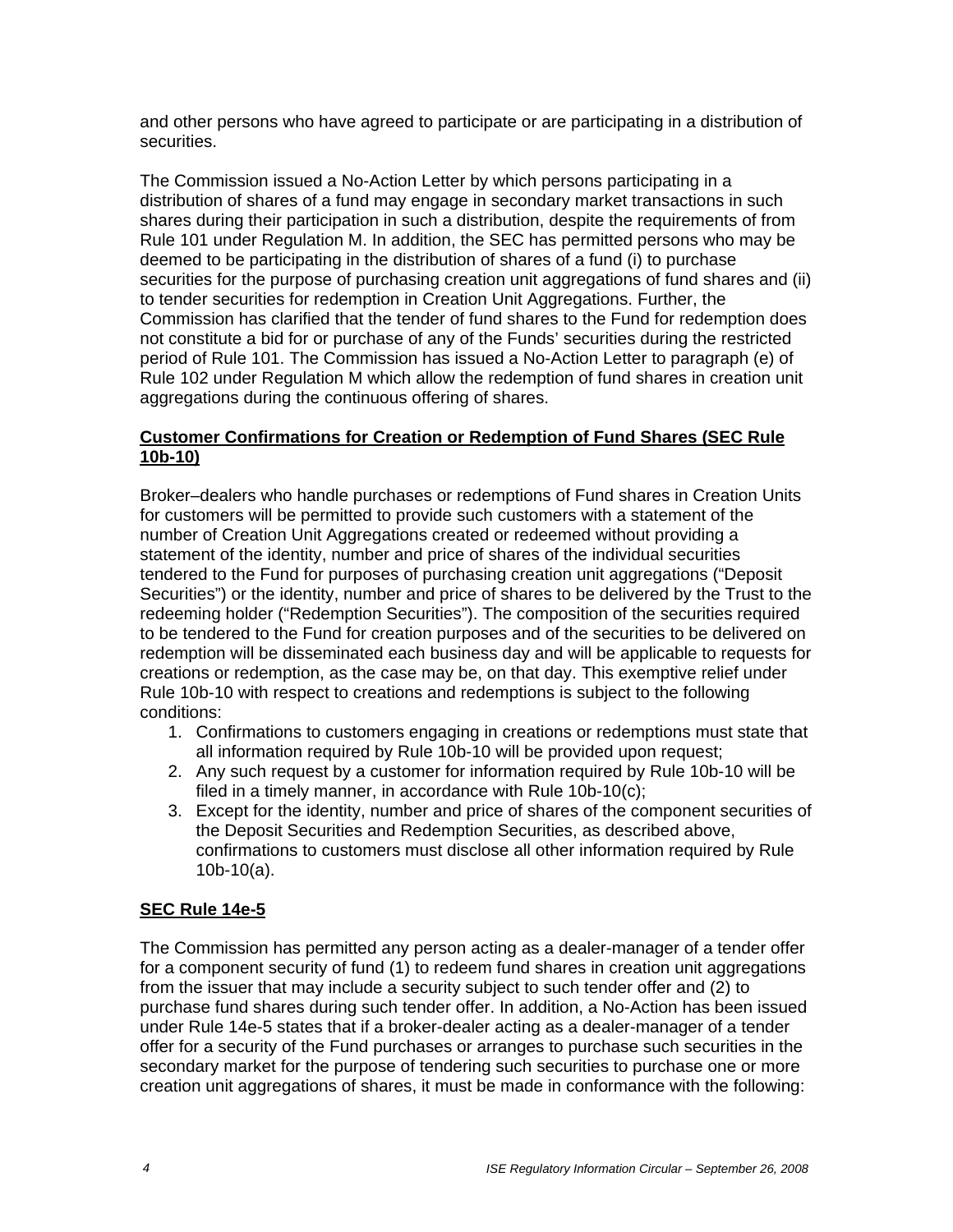- i. such bids or purchases are effected in the ordinary course of business, in connection with a basket of 20 or more securities in which any security that is the subject of a distribution, or any reference security, does not comprise more than 5% of the value of the basket purchased; or
- ii. purchases are effected as adjustments to such basket in the ordinary course of business as a result of a change in the composition of the underlying index; and
- iii. such bids or purchases are not effected for the purpose of facilitating such tender offer.

### **Section 11(d)(1); SEC Rules 11d1-1 and 11d1-2**

Section 11(d)(1) of the Act generally prohibits a person who is both a broker and a dealer from effecting any transaction in which the broker-dealer extends credit to a customer on any security which was part of a new issue in the distribution of which he participated as a member of a selling syndicate or group within thirty days prior to such transaction. The Commission has clarified that Section 11(d)(1) does not apply to broker-dealers that are not authorized participants (and, therefore, do not create creation unit aggregations) that engage in both proprietary and customer transactions in shares of a fund in the secondary market, and for broker-dealer authorized participants that engage in creations of creation unit aggregations. This relief is subject to specific conditions, including the condition that such broker-dealer (whether or not an authorized participant) does not, directly or indirectly, receive from the fund complex any payment, compensation or other economic incentive to promote or sell the shares of a fund to persons outside the fund complex, other than non-cash compensation permitted under NASD Rule 2830 (I)(5)(A), (B) or (C). See letter dated November 22, 2005 from Brian A Bussey, Assistant Chief Counsel, SEC Division of Market Regulation, to Barclays Global Investors, N.A., dated November 22, 2005. The Commission has issued a No-Action Letter under Section 11(d)(1) of the Act states that broker-dealers may treat shares of a fund, for purposes of Rule 11d1-2, as "securities issued by a registered open-end investment company as defined in the Investment Company Act" and thereby extend credit or maintain or arrange for the extension or maintenance of credit on shares that have been owned by the persons to whom credit is provided for more than 30 days, in reliance on the exemption contained in the rule.

#### **SEC Rule 15c1-5 and 15c1-6**

The Commission has issued a No-Action letter with respect to Rule 15c1-5 and Rule 15c1-6 as to the required disclosure of control by a broker or dealer with respect to creations and redemptions of fund shares and secondary market transactions therein.

**This Regulatory Information Bulletin is not a statutory Prospectus. Equity EAMs should consult the Trust's Registration Statement, SAI, Prospectus and the Fund's website for relevant information.**